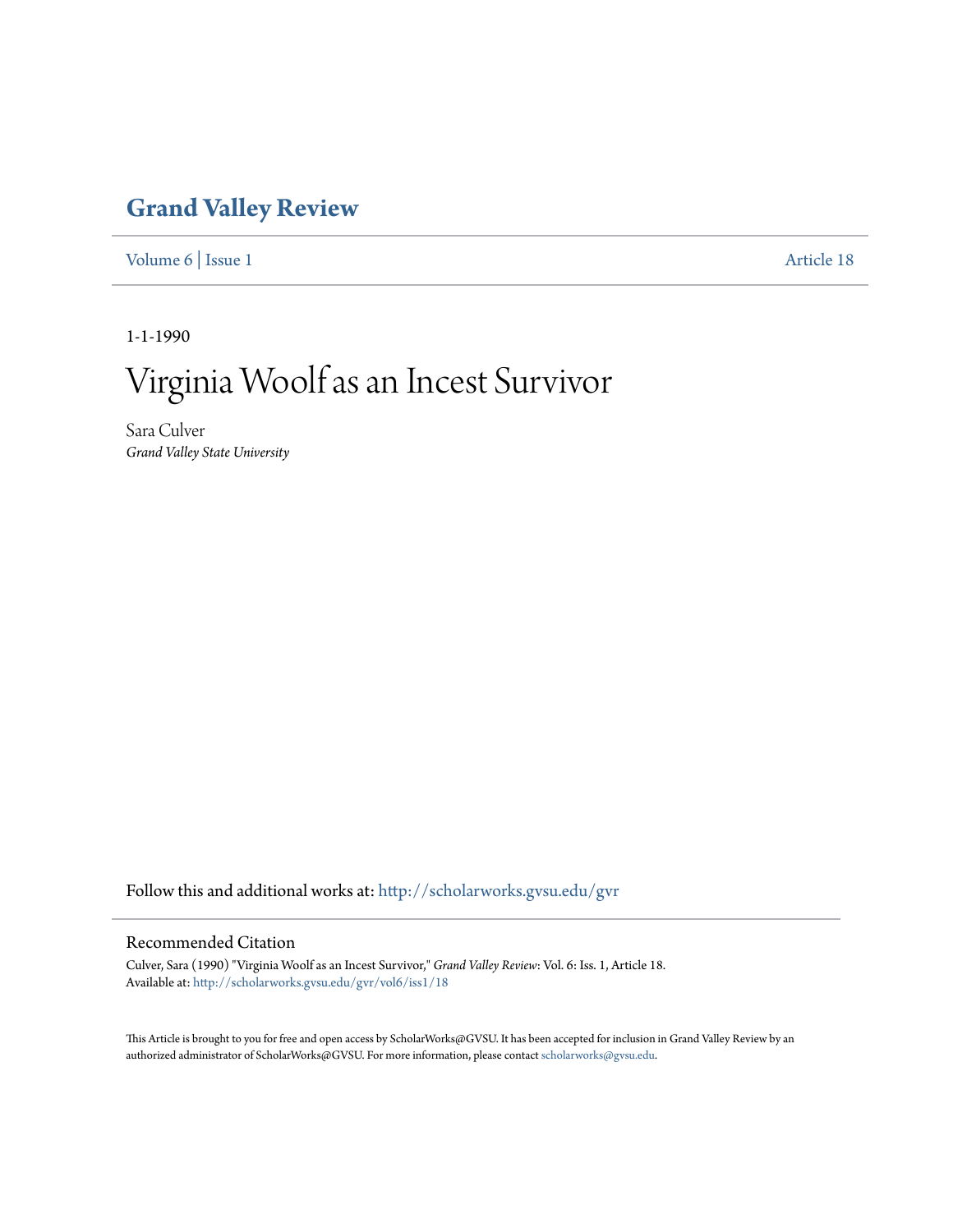## **Virginia Woolf as an Incest Survivor**

### SARA CULVER

Virginia Woolf's mental breakdowns should not be interpreted-as they have often been in the past-as evidence that she was over-sensitive and under-equipped for the normal shocks of life; or even that she was fundamentally unsound or somehow deficient in character. Many critics who are sympathetic and friendly to Woolf have tended to regard her as secluded, protected, "the Invalid Lady of Bloomsbury," and unfriendly critics have called her snobbish and isolated-their attitudes implying that she was a spineless, ivory-tower aesthete, and that if she knew anything about suffering, it was suffering somehow self-inflicted. But Woolf's sufferings were neither imagined nor easy to bear. The notion that she was the victim of nothing but her own febrile imagination and hypersensitivity is absurd. Her experience must be interpreted in the light of what psychologists have learned about the effects of incestuous abuse on its victims.

By a close reading of what Virginia Woolf had to say about some of her childhood memories as these appear in "Sketches of the Past," "22 Hyde Park Gate," and in her letters and diaries, by reflecting on what Simone de Beauvoir writes about the complexity of a girl's coming to terms with her sexuality, and by comparing Virginia Woolf's testimony with experiences reported by incest victims today, we may discover some clearer insight into the causes of her emotional pain.

Virginia Woolf's mental breakdowns seem to have been attributed, by herself and others, to the Stephen temperament. Supposedly she had inherited not only a brilliant intellect and a hypersensitive nervous system, but also a predisposition to "madness." While Woolf had certainly inherited a hypersensitive temperament, there is no reason to suppose she inherited mental illness. It is more plausible to assume that the responsibility for her emotional problems must be borne by those who abused her incestuously- her half-brothers-and by those who allowed this to happen. At the age of six she was molested by her half-brother, Gerald, who was eighteen at the time. After her mother's death, when Woolf was thirteen, she was molested by her other half-brother, George, who was then twenty-nine. His interference continued throughout her adolescence and into her early adulthood. When Quentin Bell's biography of his aunt was first published, at least one critic doubted that the molestations had actually taken place (Henig 58). The subsequent publication of the autobiographical material, Moments of Being, and then the Letters and Diaries, should have cleared up any lingering doubt that Woolf was sexually abused at least once as a child and continually throughout her adolescence.

Research on the effects of incestuous abuse indicates that the most serious damage is done when it is a father or father-figure who abuses the victim's trust. The age dis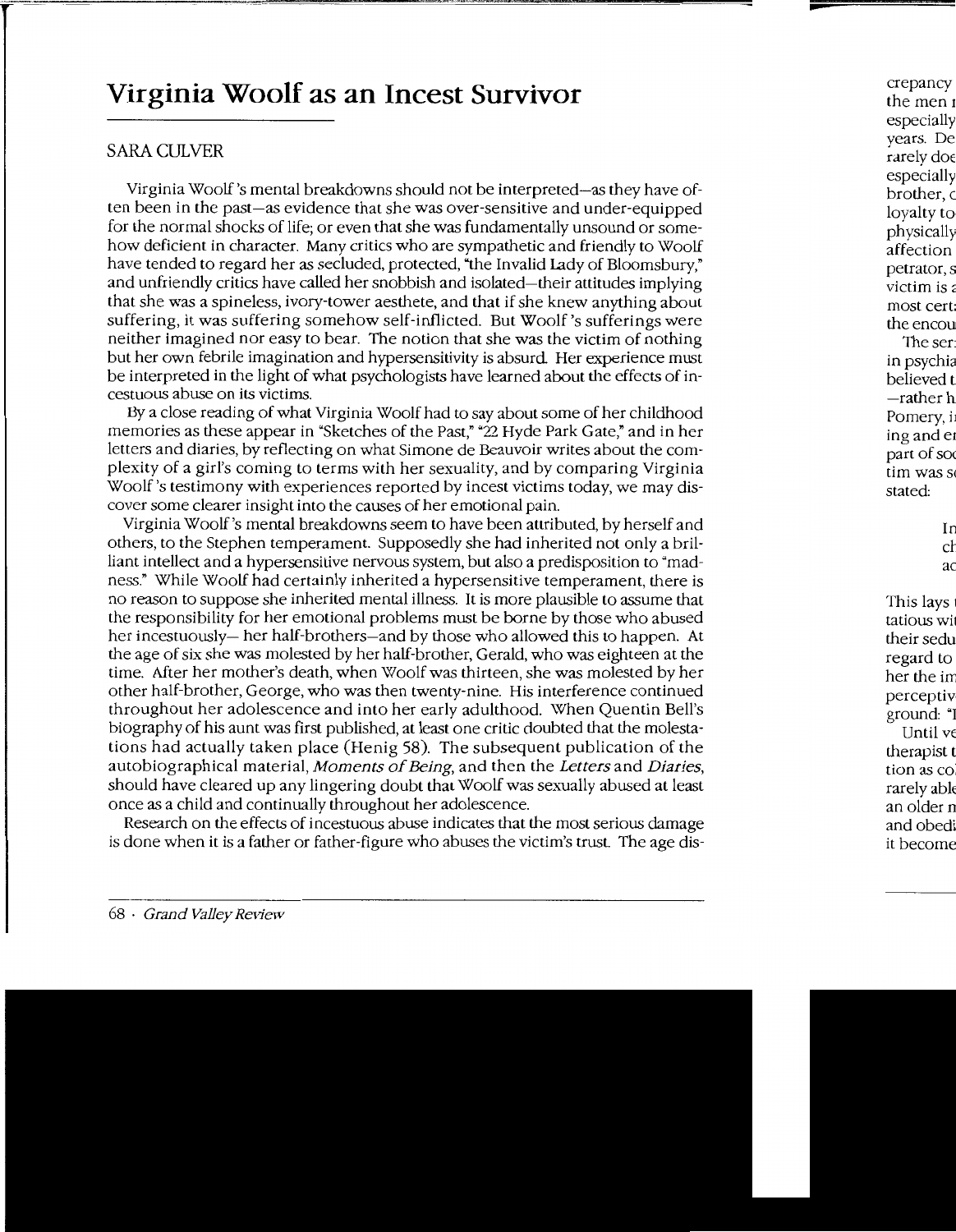crepancy between Virginia and her brothers was considerable; not only was each of the men much older, they stood in relationship to her as father-figures. This was especially true of George's position of authority over Virginia during her adolescent years. Depending on the situation, a child reacts variously to the abuser's advances; rarely does she respond with anger. If the abuser is loved and (hitherto) trusted, and especially if he stands in a position of authority over the child, as father, uncle, elder brother, or trusted family friend, the child will be divided in her feelings between loyalty to self and loyalty to the offender (Gelinas 328). If the advances were not physically painful, even pleasurable, and if such caressing is the only sort of physical affection she gets, she may seek more of it. If she has sexual feelings for the perpetrator, she will almost certainly feel these have provoked the violation. Even if the victim is a six-year-old and the offender is her father, in her confusion she will almost certainly take on the full burden of guilt for having somehow brought about the encounter (1hibeault). 1his seems to have been true in Woolf's case.

1he seriousness of this kind of betrayal of trust has only recently been understood in psychiatric circles, let alone among the lay public. Until recently, many therapists believed that incest was not only quite rare, but-unless it had been physically brutal -rather harmless or even benign. According to one of Kinsey's researchers, a W. B. Pomery, incest between adults and younger children can also prove to be a satisfying and enriching experience (Russell 8). Probably the most harmful attitude on the part of society-when it was not the attitude of the therapist as well-was that the victim was somehow responsible for what had happened to her. The Kinsey report stated:

In many instances, the experiences (incest) were repeated because the children had become interested in the sexual activity and had more or less actively sought repetitions of their experience (Russell6).

This lays the blame on the children, who are presumed to be provocative or flirtatious with helpless adult males, who have no choice but to succumb to the wiles of their seductive offspring (Russell392, 231; see also Browne & Finklehor 73). Without regard to the helplessness and vulnerability of the child, they have projected onto her the imagined female power of turning a law-abiding male into a rapist Even so perceptive an author as Jean Love wrote in her study of Woolf's emotional background: "If George was her lover, then she was his." 1

Until very recently, few incest victims received help, as few were able to find a therapist that would 1) draw them out on the topic and 2) not regard their participation as collusion or free choice rather than the result of coercion. But children are rarely able to defend themselves effectively against the manipulation or coercion of an older member of the family, especially when they have been trained in deference and obedience to the elder's wishes. Add to this the gender difference in power, and it becomes apparent that a sister with a brother even two or three years older is at a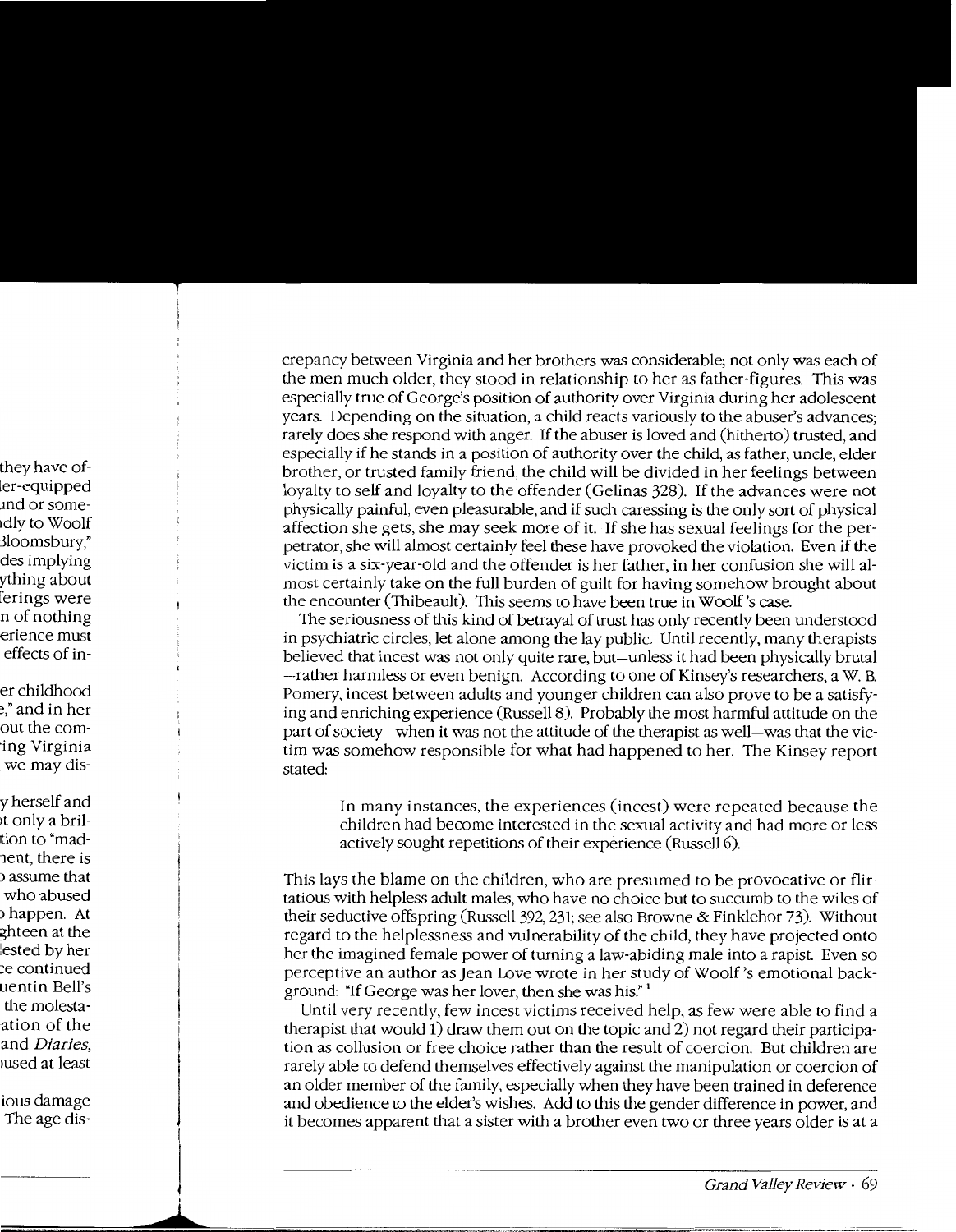considerable disadvantage (Russell172, 292, 42). Since the publication of Woolf's biography there has been a revolution in the attitudes of professional therapists towards incest, at least partly because of such feminist studies as *The Best Kept Secret* by Florence Rush, or *Voices in the Night* edited by Toni McNarron. Incest is terribly damaging in its effects, but much of the harm may not become evident for years. It is a violation of the child's integrity and trust, a traumatic shock to the developing ego, and it can cripple the victim permanently. The after-effects of incestuous abuse range from nightmares and sexual dysfunction, to psychotic behavior and suicide. Woolf's extreme body shame-which troubled her even in her best times-and the anorexia that accompanied her breakdowns are psychological phenomena often found in women who have been sexually abused. Incest victims account for a disproportionate share of the inmates of mental asylums and outpatient psychiatric clinics and are frequently alcoholic or addicted to other drugs. Seen in this light, Woolf's occasional breakdowns become understandable by something other than a congenital disposition to madness (Herman 1293; Lindbergh 329; Gelinas 317,314, 312; Browne 71-72,69, 66; Bryer 1429, 1426; Russell12; see also Oppenheimer, Love, Henig).

Quite a few of Woolf's biographers and critics have mentioned the incest, and most seem to agree that it caused her *sexual* difficulties; but no one seems to have pointed out that nearly all her emotional problems appear in the psychological profiles of other incest victims. Some have suggested that because she was so starved for attention, Woolf may have welcomed George's attentions (Russell 48). The suggestion would seem to be that if that were the case, then not only would Woolf be as guilty as George, but also that the experience would not have been traumatic. Both suppositions are incorrect. Neither as a child nor as an adolescent was she in a position to forbid her half-brothers access to her person. Assuming she could have conquered her famous reticence and attempted to tell her father about George's behavior, there would have been no language available to her which would not have condemned her before it accused George. The very fact that she perceived his caresses as being in any way sexual would have seemed an admission of knowledge she was not supposed-as a young girl-to have. Insofar as a supposed ambivalence mitigating the traumatic effects of the molestation, the opposite is true (Russell86, 48).

As the victim matures, she will have to carry the pain of the incest as best she can. One response is to become what doctors used to call "frigid." She numbs herself to her sexual feelings partly in the unconscious belief this will protect her from further attacks, and partly because sex becomes repellent to her. Conversely, she may become sexually promiscuous: consciously or unconsciously seeking to find affection in sexual encounters, affection which may have been entirely absent during the incest (Thibeault; Hamilton). Sometimes a woman associates all men with the incest, finds them repulsive, and seeks a sexual partner in another woman (Russell 199).

One of the more common symptoms of an incest survivor is her acute discomfort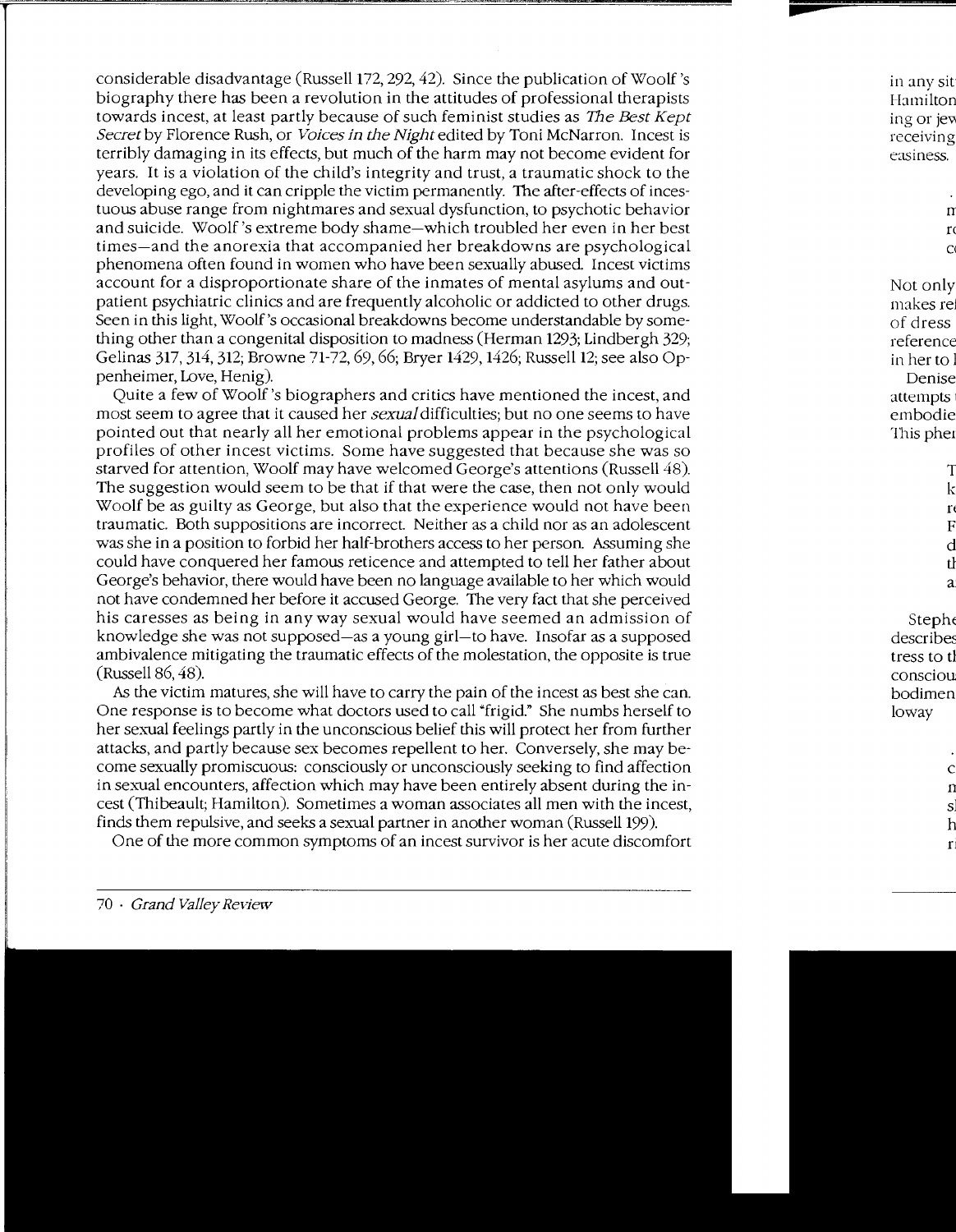in any situation that draws attention to her body as an attractive object (Thibeault; Hamilton; Pace). Any kind of self-display, dancing, dressing up, especially in clothing or jewelry that is in any way obtrusive or revealing, even so innocuous a thing as receiving a compliment upon her appearance, can cause her embarrassment and uneasiness. Woolf writes about her extreme self-consciousness in "Sketches of the Past":

... the looking-glass shame has lasted all my life .... I cannot now powder my nose in public. Everything to do with dress-to be fitted, to come into a room wearing a new dress-still frightens me; at least makes me shy, selfconscious, uncomfortable *(MOB* 68).

Not only in *Moments of Being,* but occasionally in her letters and diaries, Woolf makes reference to her distressing shyness and embarrassment in regard to matters of dress *(Diaries* III, 90-91, 127). Leonard Woolf and Quentin Bell each make references to her extreme shyness and self-consciousness. It was far too exaggerated in her to have been mere modesty.

Denise Gelinas writes about one way an incest victim can cope: she deliberately attempts to numb her body during the violation or may even imagine herself as "disembodied," able to regard her vulnerable body with detachment, as an onlooker. 'Ihis phenomenon has also been reported by those who have experienced torture.

The use of denial and repression is reasonably expectable from what is known about traumatic neuroses; less expectable is the special place reserved for the knowing use and induction of dissociation by the victims. Former victims have related their conscious efforts to induce some type of dissociative defense while the incest was occurring. . . . Most commonly they would attempt to "become part of the wall" or to "float near the ceiling and look at what was happening" (Gelinas 316).

Stephen Trombley, in his perceptive study of Woolf's emotional problems, describes her central difficulty as one of *embodiment.* He traces her emotional distress to the incest and points out passages in Woolf's novels where the characters consciously or unconsciously seek to escape unbearably painful emotion by disembodiment; i.e., Rachel Vinrace in *The Voyage Out,* when she is kissed by Richard Dalloway

... stood up and went. Her head was cold, her knees shaking, and the physical pain of the emotion was so great that she could only keep herself moving above the great leaps of her heart. She leant upon the rail of the ship, and gradually ceased to feel, for a chill of body and mind crept over her. Far out between the waves the little black and white sea-birds were riding. Rising and falling with smooth and graceful movements in the hol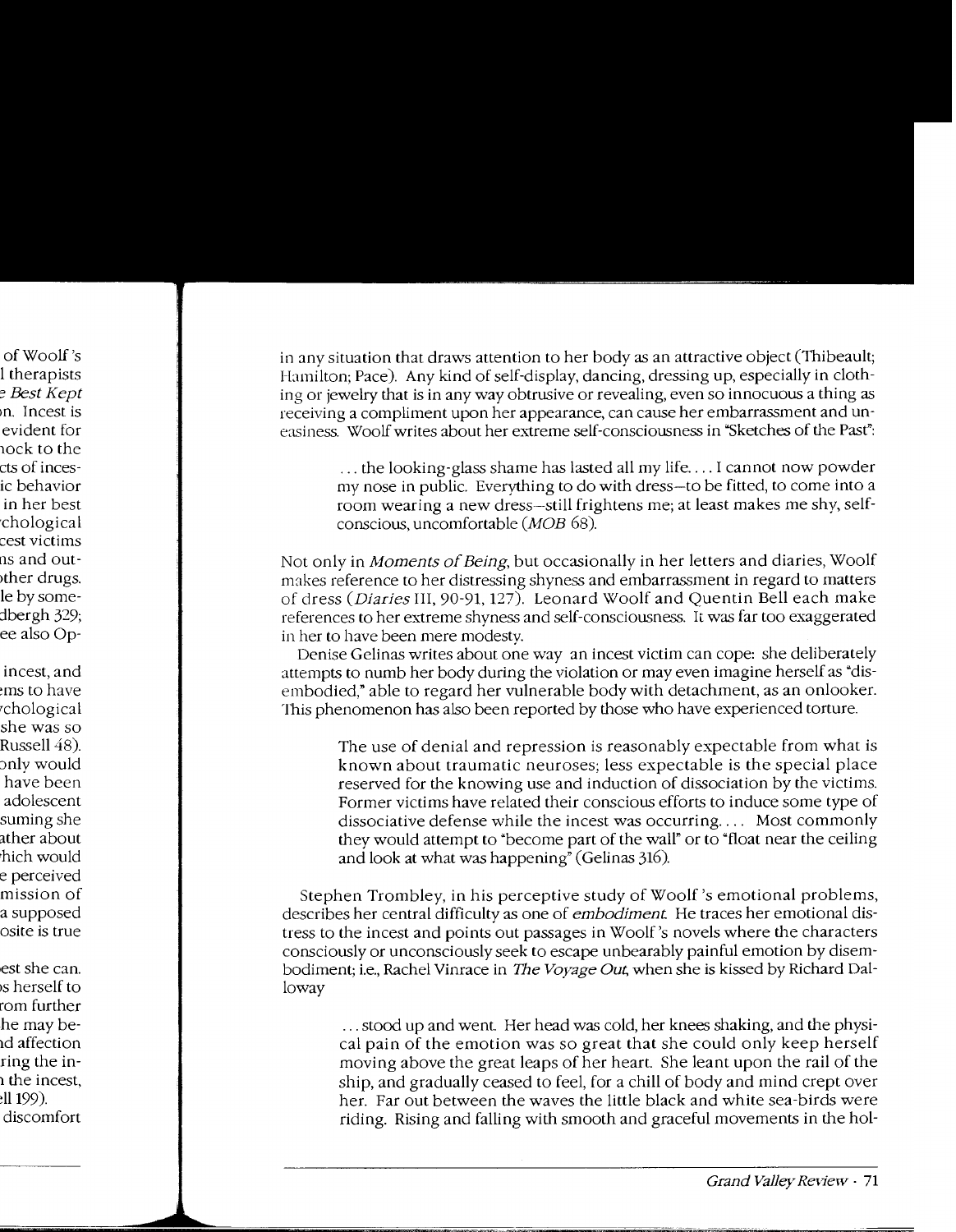lows of the waves they seemed singularly detached and unconcerned (TVO) 73).

Rachel appears to be imagining herself as one of the sea-birds. Trombley's point is that Woolf describes Rachel's reaction to the intrusive behavior of Dalloway in terms of her own physiological reaction to the sexual molestation she endured from George Duckworth.

Woolf had not apparently discussed the matter of George's molestation with anyone but her sister Vanessa, who was also abused. There is no mention of it except for a reference to a conversation in a letter written to Vanessa in July of 1911, a few months before her marriage. In it she mentions in a letter to Vanessa a conversation with Janet Case during which they had discussed "all George's malefactions."<sup>2</sup> According to Woolf, Janet Case was shocked and sympathetic, but not entirely surprised. Woolf's first public reference to George's misbehavior occurs in "Reminiscences," written in 1907 or 1908 when she was about twenty-five. She writes about him rather obliquely, saying that "He had been once, when we were children, a hero to us; strong and handsome and just. ... " As she continues to write, however, it is obvious that her opinion of him declined as the years progressed. There is no *overt* reference to his incestuous advances, but she censures him for behaving "little better than a brute" (MOB 57-SS).

Sometime between 1920 and 1921, when she would have been about thirty-eight years old, she wrote a caricature of him for the amusement of the "Memoir Club." In it she develops the idea of his animality, or rather, bestiality. She goes on at length in a savagely satirical vein, making George Duckworth immortal in a way he could not have foreseen.

His small brown eyes seemed perpetually to be boring into something too hard for them to penetrate. But when one compares them to the eyes of a pig, one is alluding not merely to their stupidity, or their greed ... but to something obstinate and pertinacious in their expression as if the pig were grouting for truffles with his snout and would by sheer pertinacity succeed in unearthing them (MOB 146).

Probably the most startling thing she says is that he was her "lover." She writes that after she had gone to bed, George would enter her room in the dark, whisper to her not to turn on the light, and then fling himself on her bed and take her in his arms. Certainly this is not proper fraternal behavior. As the piece is satirical, perhaps her tone has led people to believe that she is making it all up. But there are plausible reasons for Woolf's adopting a satiric tone: first, a reference in Woolf's diary for the 18th of March, 1920, to a paper which we do not have, but which she had read for the Memoir Club the night before and recorded her distress at their reception of it: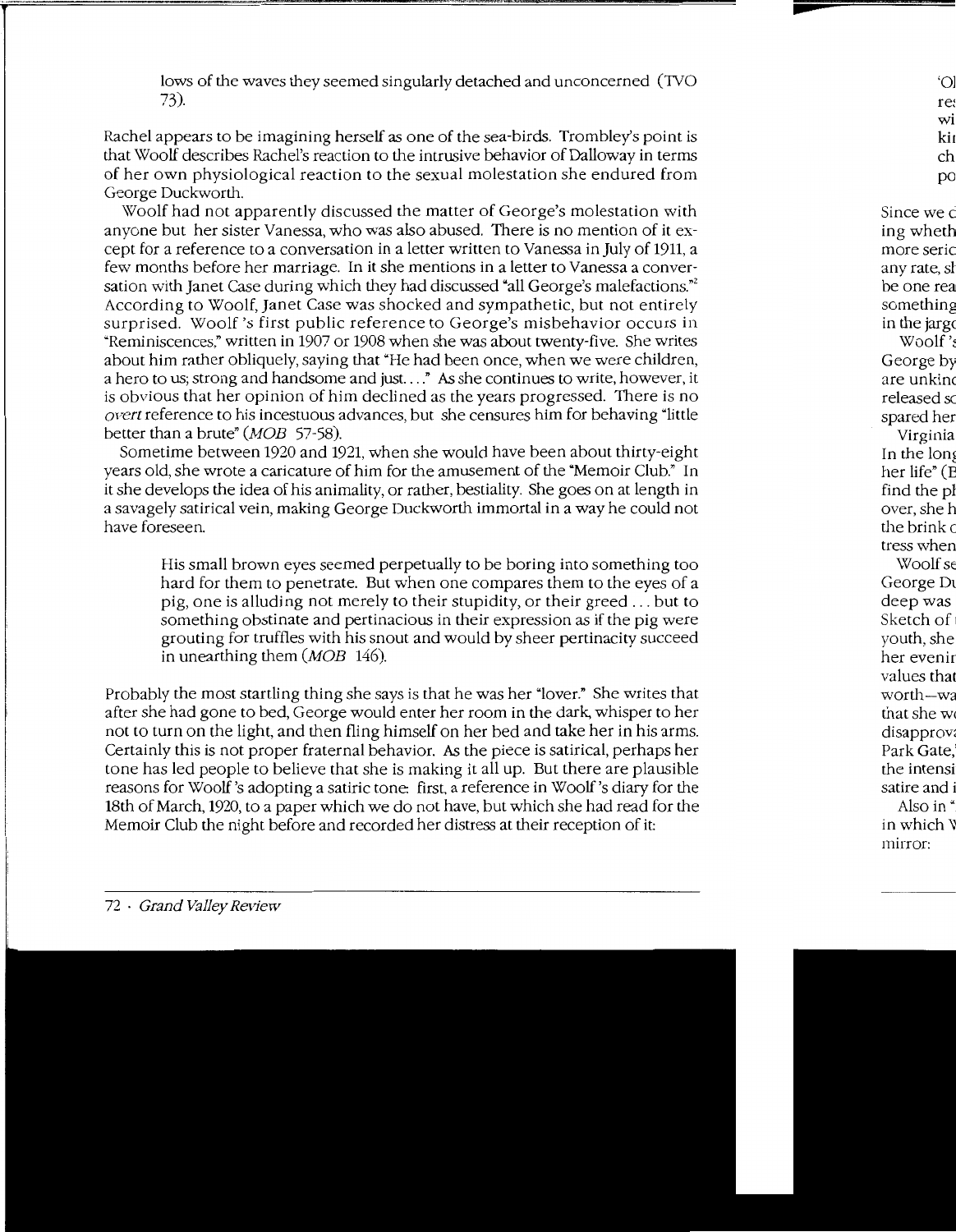'Oh but why did I read this egoistic sentimental trash!' 1hat was my cry, & the result of my sharp sense of the silence succeeding my chapter. It started with loud laughter; this was soon quenched; & then I couldn't help figuring a kind of uncomfortable boredom on the part of the males; to whose genial cheerful sense my revelations were at once mawkish and distasteful. What possessed me to lay bare my soul! ( $Diary$  II, 26)

Since we do not have the paper she read on this occasion, there is no way of knowing whether or not she made reference to George and his misbehavior in some more serious fashion, or whether she had dealt with an entirely different subject At any rate, she seems quite determined not to risk a repetition of that scene. That may be one reason. Another, also perfectly plausible, would be her desire to write about something that weighed on her, but in such a fashion as to deny its importance; or, in the jargon of psychiatry, to "distance herself' from it by being witty or facetious.

Woolf's way of dealing with her memory of the incest is to take revenge on George by making him ridiculous. Her descriptions of him in "22 Hyde Park Gate" are unkind, but his behavior warrants unkindness. It is a pity she could not have released some of that anger more directly and much earlier in her life; it might have spared her the anguish of mental breakdown.

Virginia and Leonard Woolf were married in August of 1912, when she was thirty . In the long run it may have been, as Quentin Bell writes, " ... the wisest decision of her life" (Bell I, 187). However, the first two years were not promising. She did not find the physical side of marriage at all gratifying, and before the honeymoon was over, she had begun suffering severe headaches. 1he following summer she was on the brink of her worst breakdown. Incest victims often suffer varying degrees of distress when they have experiences that remind them of the incest

Woolf seems to have an intellectual understanding that she had been wounded by George Duckworth, but-perhaps from pride-does not want to acknowledge how deep was the wound nor how terribly it pained her. There are only hints in "A Sketch of the Past." In 1939-40, when she is fifty-eight, and looking back on her youth, she writes very frankly of her vulnerability in regard to George's opinion of her evening dress (*MOB* 130). That she—in spite of her developing a standard of values that were opposed to his Philistine and crassly snobbish measure of human worth-was still child enough (at 15 or 16) to be so shamed by his censure suggests that she would have been as defenseless against his advances as she was against his disapproval and scorn. Indeed "he had been a hero to us." When she wrote "Hyde Park Gate," in 1921, years after she was free of George, she could laugh at him. But the intensity of her anger at his betrayal of her trust is revealed in the ferocity of her satire and is a measure of her pain.

Also in "A Sketch of the Past" is an especially revealing passage, not at all satirical, in which Woolf describes her remembered feelings about looking at herself in the mirror: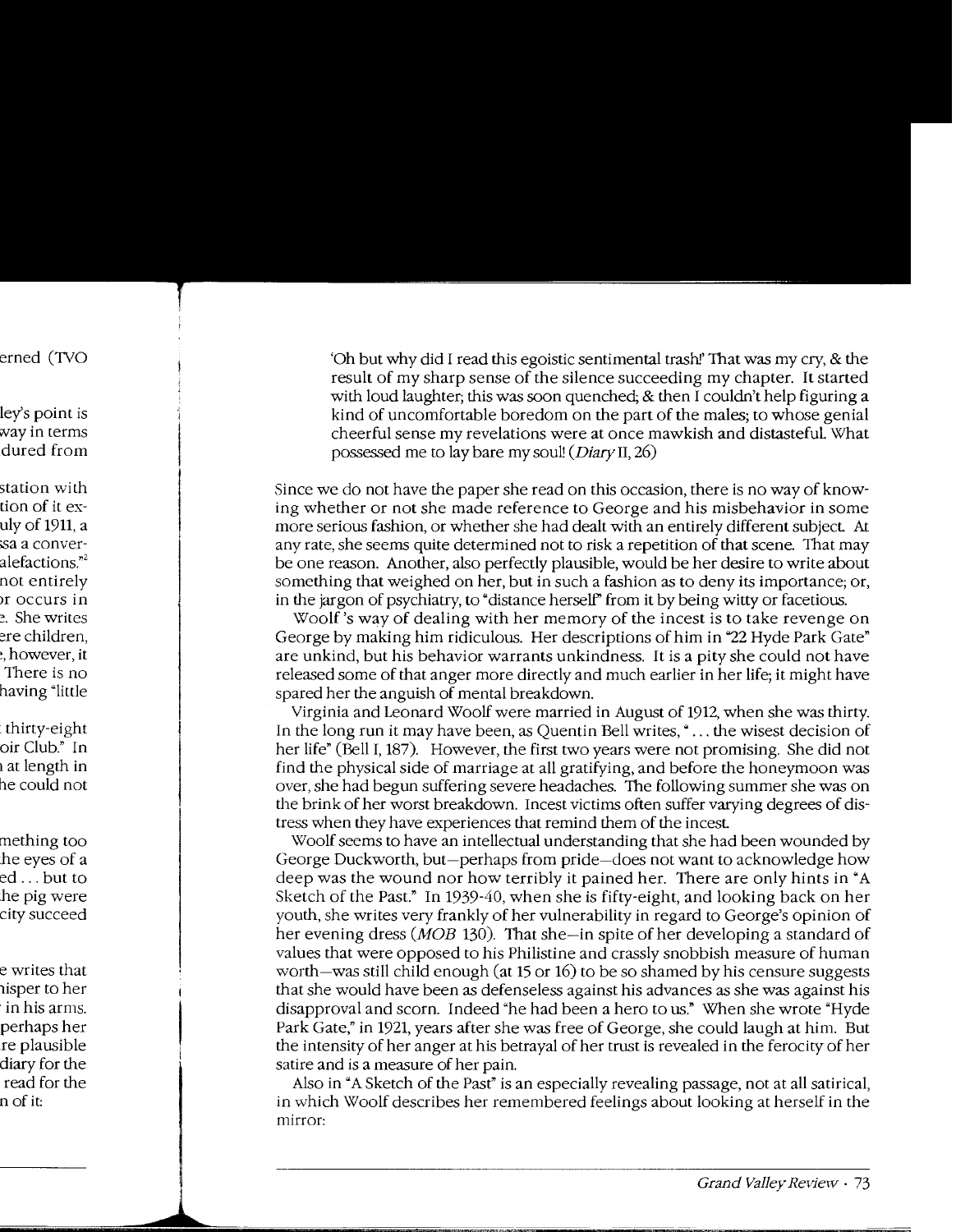Let me add a dream; for it may refer to the incident of the looking-glass. I dreamt that I was looking in a glass when a horrible face-the face of an animal-suddenly showed over my shoulder. I cannot be sure if this was a dream, or if it happened. Was I looking in the glass when something in the background moved, and seemed to me alive. I cannot be sure. But I have always remembered the other face in the glass, whether it was a dream or a fact, and that it frightened me (MOB 69).

These images haunted Woolf's writing: for example, Rachel's nightmare after her encounter with Richard Dalloway is a dream of barbarian men who "snuffle" at her door *(TV077).* And in The *Years,* Rose, after encountering an exhibitionist with a scarred face, cannot get rid of its nightmare presence; the face seems to hover over her bed ( *1Y* 40). This "horrible face," "the face of an animal," which Woolf recalled (either dream or reality) would seem to be connected with her depiction of George as "bestial," whether faun, satyr, or goat. Over the course of her life, Woolf had to deal with the residue of the incest; her most severe breakdown may have had some cathartic elements in it, but she was haunted by the specter of male animality and male violence until she died.

In "Sketches of the Past," Woolf does not mention George's caressing her. However, she includes some new information: her other half-brother, Gerald, molested her when she was six years old. It would seem that she did not reveal that to anyone in her life-not even to her sister. The fifty-two-year old secret is intertwined with many related feelings and memories, and seems almost peripheral to Woolf's main subject: her feelings of shame at looking at herself in a mirror. Moreover, this vignette of Woolf's childhood contains passages that would seem to reveal that-at an early age-she felt the need to deny her femininity, and perhaps, by extension, her sexual feelings. It is necessary to quote the passage at length.

There was a small looking glass in the hall at Talland House. It had, I remember, a ledge with a brush on it By standing on tiptoe I could see my face in the glass. When I was six or seven perhaps, I got into the habit of looking at my face in the glass. But I only did this if I was sure that I was alone. I was ashamed of it. A strong feeling of guilt seemed naturally attached to it. But why was this so. One obvious reason occurs to me-Vanessa and I were both what was called tomboys; that is, we played cricket, scrambled over rocks, climbed trees, were said not to care for clothes and so on. Perhaps therefore to have been found looking in the glass would have been against our tomboy code. But I think that my feeling of shame went a great deal deeper (MOB 68).

Certainly Virginia's face must have been worth looking at: her enormous green eyes, set in a face composed of very fine, delicate features and framed with bright red hair,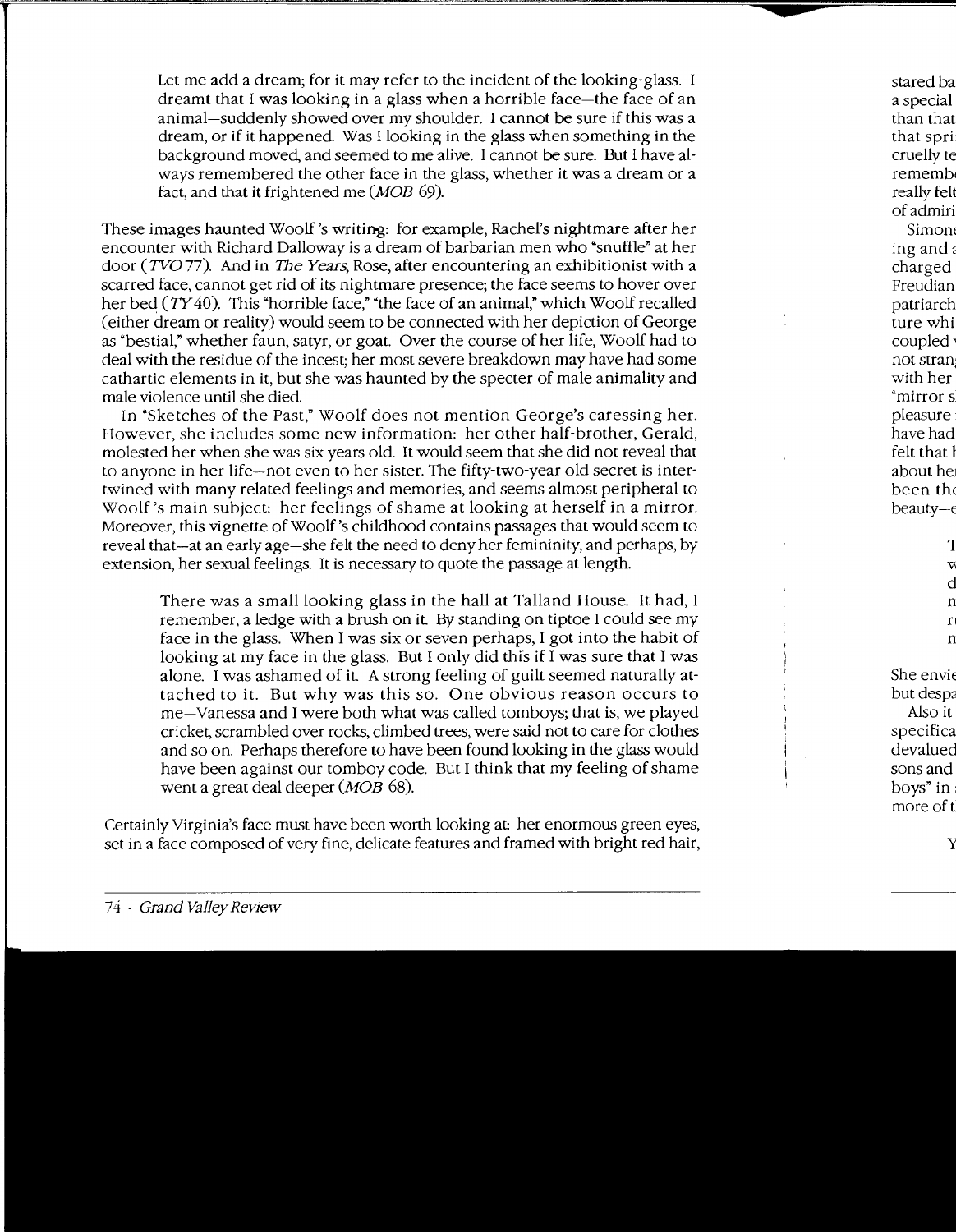stared back at a miniature Titania. Vanessa recalled that she was like "a sweet pea of a special flame colour." Virginia must have derived a pleasure more highly charged than that which came from the perusal of even very lovely flowers. The first thing that springs to mind in connection with the guilt is that perhaps she had been cruelly teased or scolded about the sins of vanity. The second is that perhaps she is remembering feelings of shame that came *after* Gerald's molestation. But if she really felt shame before that incident (or incidents) it could be that she felt ashamed of admiring her reflection because of the nature of the pleasure she felt

Simone de Beauvoir, in *The Second Sex,* points out the close relation of "sex feeling and allurement," that looking into a mirror can be, for a narcissist, a sexually charged experience. Simone de Beauvoir uses the word *narcissist* in the original Freudian sense: one enamoured of her own appearance. Most little girls in Western patriarchal culture are socialized to develop narcissistic personalities. And in a culture which combines a paradoxical preoccupation with feminine appearance coupled with a strong prohibition of the female's enjoyment of sexual pleasure, it is not strange that little Virginia Stephen felt guilt and shame were "naturally" coupled with her pleasure in her own attractiveness. Woolf's linking of the memory of the "mirror shame" with Gerald's exploration of her genitals suggests that she felt her pleasure in gazing at her reflection was shameful not only because the pleasure may have had narcissitic or erotic overtones, but also because she might have confusedly felt that her interest in herself as an attractive object *caused* Gerald to be curious about her body. The unconscious guilt caused by this sort of confusion might have been the reason she felt so uncomfortable about drawing attention to her beauty-even as a grown woman.

The looking-glass shame has lasted all my life, long after the tomboy phase was over. I cannot now powder my nose in public. Everything to do with dress-to be fitted-to come into a room wearing a new dress- still frightens me; at least makes me shy, self-conscious, uncomfortable. 'Oh to be able to run, like Julian Morrell, all over the garden in a new dress' I thought not too many years ago (*MOB* 68).

She envies Julian Morrell her unselfconscious delight in her physical attractiveness, but despairs of being able to enjoy that kind of pleasure herself. It is too risky.

Also it could be that she felt ashamed of admiring her reflection because that is a specifically *feminine* kind of behavior. Not only were girls rather spectacularly devalued in Victorian times, but Virginia's mother was quite openly partial to her sons and to men in general. It could be that both Virginia and Vanessa became "tomboys" in an effort-not only to escape the onus of being female, but also to gain more of their mother's attention:

Yet femininity was very strong in our family. We were famous for our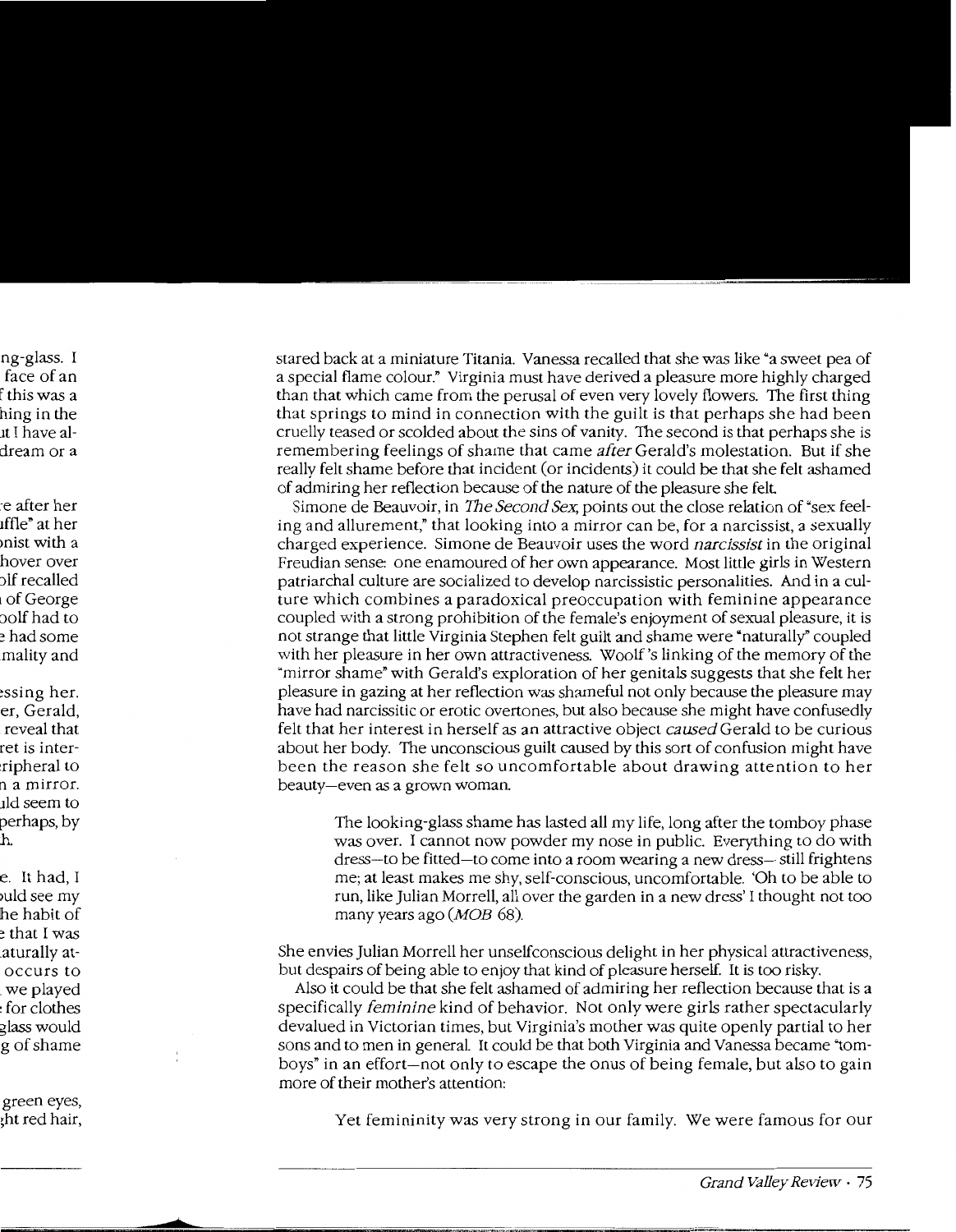beauty-my mother's beauty, Stella's beauty, gave me as early as I can remember, pride and pleasure. What then gave me this feeling of shame, unless it were that I inherited some opposite instinct? ... Yet this did not prevent me from feeling ecstasies and raptures spontaneously and intensely and without any shame or the least sense of guilt, *so long as they were disconnected with my own body* I thus detect another element in the shame which I had in being caught looking at myself in the glass in the hall. I *must have been ashamed or afraid of my own body.* Another memory, also of the hall, may help to explain this. There was a slab outside the dining room door for standing dishes upon. Once when I was very small Gerald Duckworth lifted me onto this, and as I sat there he began to explore my body. I can remember the feel of his hand going under my clothes, going firmly and steadily lower and lower. I remember how I hoped that he would stop; how I stiffened and wriggled as his hand approached my private parts. But it did not stop. His hand approached my private parts too. I remember resenting, disliking it-what is the word for so dumb and mixed a feeling? It must have been strong, since I still recall it This seems to show that a feeling about certain parts of the body; how they must not be touched; how it is wrong to *allow* them to be touched; must be *instinctive ..* . Though I have done my best to explain why I was ashamed of looking at my own face I have only been able to discover some possible reasons; there may be others; I do not suppose that I have got at the truth; yet this is a simple incident; and it happened to me personally; and I have no motive for lying about it ...  $(MOB$  68-69; italics mine).

To be angry about such pawing may be instinctive, but the shame that causes her to keep silent about molestation is not instinctive, but taught. \\lhile she writes, "We were famous for our beauty...," it is only her mother's beauty, Stella's beauty, that gives her "pride and pleasure." Her own attractiveness is somehow a source of shame to her. It couldn't be a lack of beauty that would cause her shame, and that, in any case, wouldn't cause "fear." This suggests that the (probably) narcissistic pleasure she derived from gazing at herself in the mirror was *connected with* her body, induced by and located in her body. Moreover, the incorrect use of "with" instead of "from" might indicate both her awareness that the feelings were connected with her body and her need to insist that they were "disconnected *from"* her body. And it is possible that she felt afraid of her erotic or sexual feelings because she connected them with Gerald's interest in her body, that she believed her feelings, not his, caused Gerald's intrusion. It may have been impressed upon her so early in life and to such a degree that any sexual feelings were shameful she believed her shame to be "instinctive." While some of her references to her sexual difficulties are rather flippant, this one is not. The unconscious assumption of guilt betrayed in "allow" seems to indicate she had not-even after fifty-two years-come to terms with that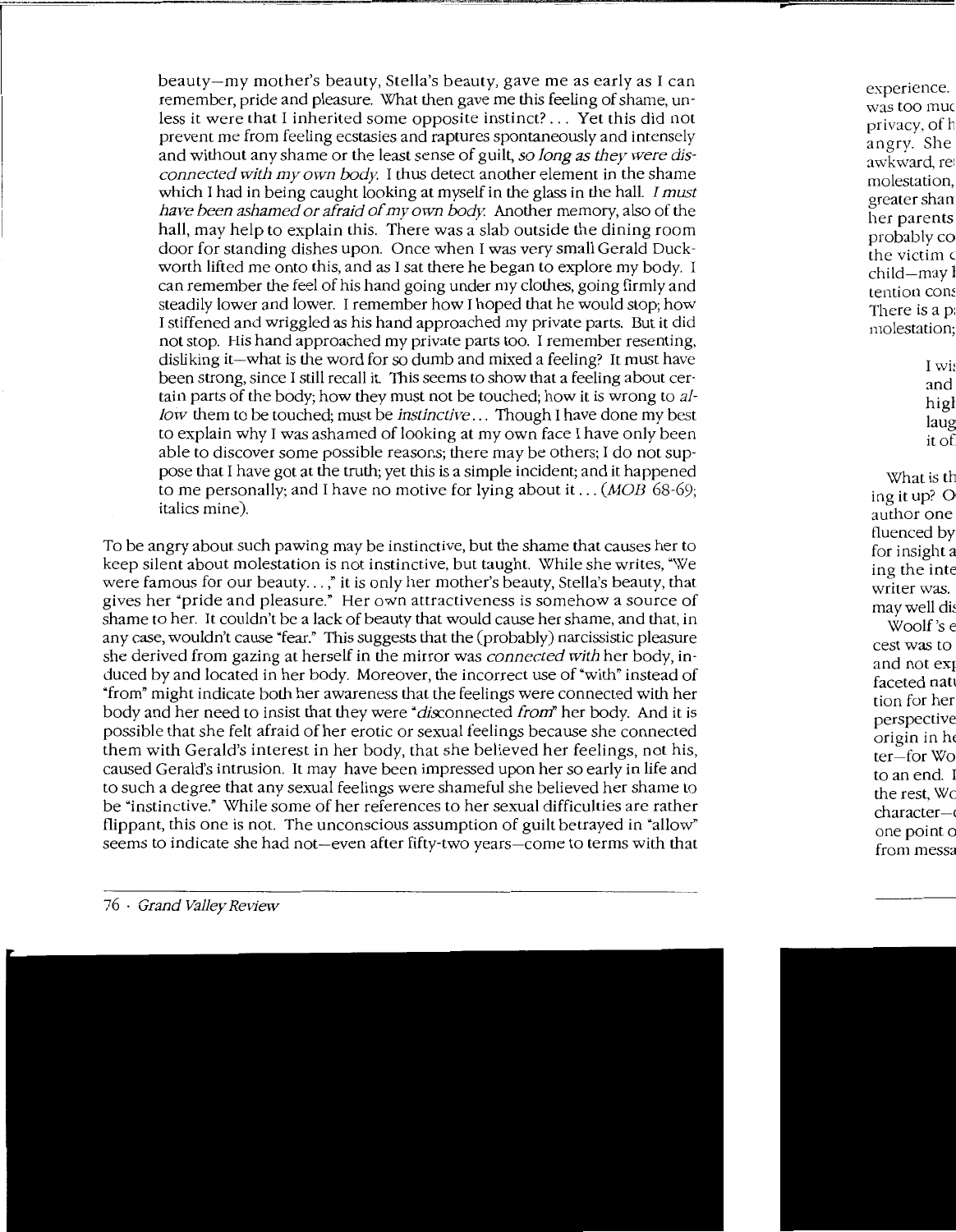experience. Even though she was only six years old, Gerald was eighteen, and she was too much in awe of him to struggle or protest this unwelcome invasion of her privacy, of her body. Like nearly all molested children, she felt guilty rather than angry. She finally could bring herself to write about the incident, but she is awkward, reticent, and self-blaming. She takes upon herself the responsibility for his molestation, in spite of her having had no choice but to put up with it or endure the greater shame of having her parents know about it and then having either Gerald or her parents or all of them angry with her. Her perception of the situation was probably correct, for the usual response to a scenario like that has been to suspect the victim of having been in some way provocative or seductive. Woolf-as a child-may have wanted more attention than she got, but to be the center of an attention consisting wholly of shocked displeasure was not the sort she had in mind. There is a passage in Woolf's *Diary* that suggests the continuing pain of this early molestation; it is dated March 1st, 1937:

I wish I could write out my sensations at this moment They are so peculiar and un-pleasant ... very cold: impotent & terrified. As if I were exposed on a high ledge in full light.... As if something cold & horrible-a roar of laughter at my expense were about to happen. And I am powerless to ward it off: I have no protection (*Diary* V, 63).

What is the significance of Woolf's having suffered this, or the purpose in bringing it up? One wishes to clear-up a misconception about the life and character of an author one admires. \Vhether we admit it or not, our attitudes as readers are influenced by our opinion of an author's character. We read not only for pleasure, but for insight and understanding. The easily accessible author has no difficulty engaging the interest of posterity, who may not know or care what sort of person the writer was. However, Woolf's serious work makes demands on her readers which may well discourage them unless they have some good reason for persevering.

Woolf's experience gave her insight worth sharing. Perhaps one effect of the incest was to make Woolf aware of a reality unrecognized by conventional culture, and not expressible in conventional terms. Her painful initiation into the multifaceted nature of any situation involving human beings may have laid the foundation for her rather complex way of developing a scene, of revealing it from various perspectives. Her refusal to let us possess or grasp her characters may have had its origin in her loathing of being grasped, of being used as a possession. A character-for Woolf-is an end in himself or herself, as is a human being, and not a means to an end. In spite of her having some characters which seem more percipient than the rest, Woolf will not allow us to rest comfortably with the assurance that any one character-or the author herself-has summed up all there is to say about reality. No one point of view is supreme or authoritative. The cliche that method is inseparable from message is apt here because her message is that we must expand our percep-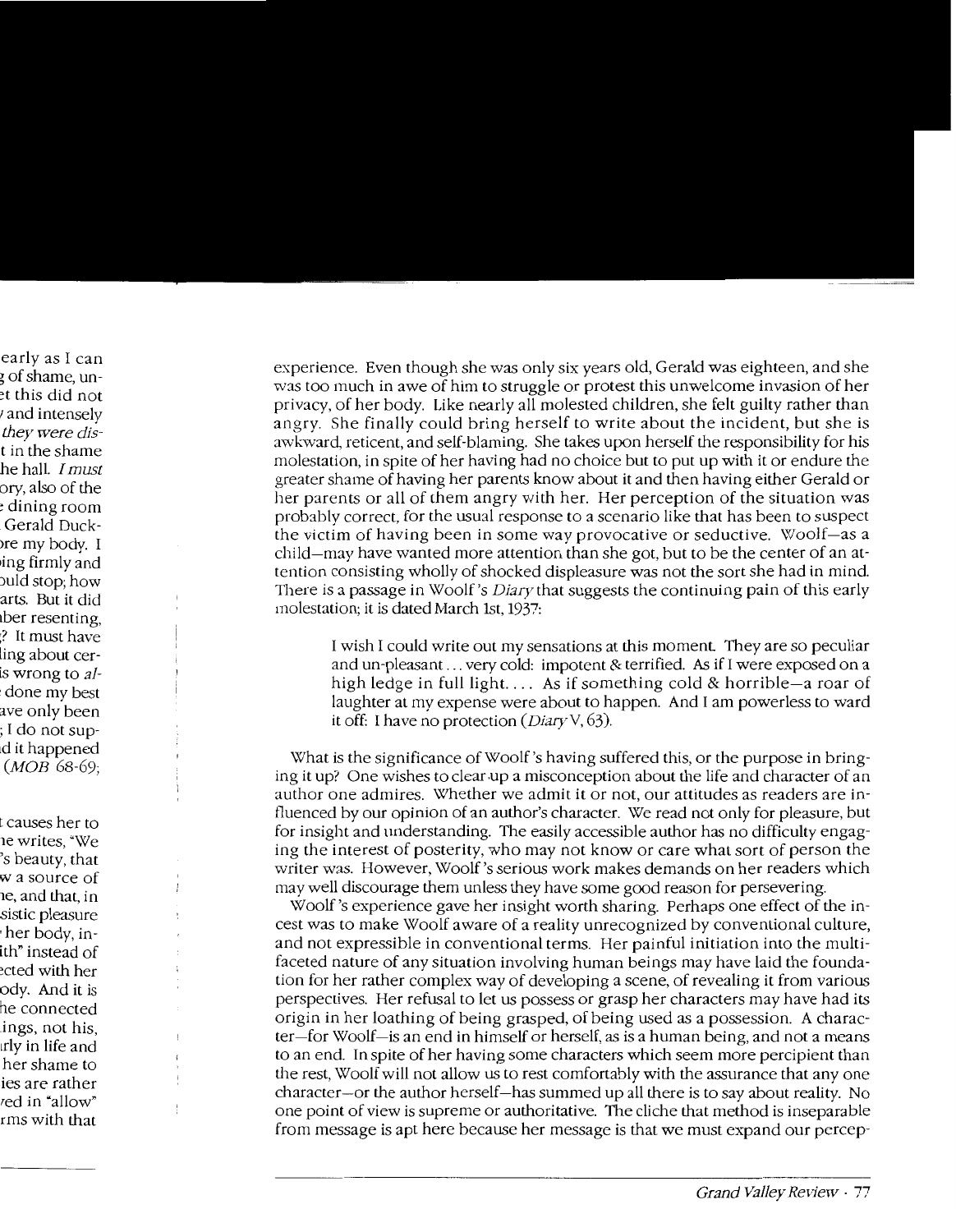tions, and her method is to move from perceptor to perceptor enabling us to arrive at a composite picture of the world only by the exercise of our imaginations. Woolfs oblique and shifting glimpses of reality, force us to become dependent on multiple points of view; this should make us sharply aware of how much our perception of reality is partial and imperfect, and how understanding it requires an active attentiveness to the perceptions of others. This implies not only an intellectual understanding of another's point of view, but an emotional appreciation of it The wider an individual's or a community's perceptions extend, the greater the possibility for a just and humane society. "Memory is morality; community is collective memory" (Bly).

Her detractors have dismissed Virginia Woolf as a pretentious snob, comfortably insulated from the "real world" by her sex, her class, and her recurring illness. This is a slander that needs to be disproved. Woolf-while still a child-had to face realities so ugly they tormented her for years. But they did not conquer her. That she not only survived such violations of her integrity, but survived magnificently, argues that she was neither weak nor spineless, but remarkably strong and courageous.

#### Notes

1. The passage I refer to reads: "Is it not possible that someone as much in need of affection as Virginia both wanted and liked affection from George, and imagined that he had made erotic advances when he was merely being kind and innocently affectionate, in short, was trying to be a brother and not a lover? ... When George made his so-called advances, Virginia was at an age when she may have been as confused by her own response as she was by whatever he may have done. It should be noted in this regard that when she said George was her lover, she did not say she resisted his advances, thus leaving the impression (if one wants to read the story as literal fact, which is not advised) that she was also his lover. In short, the accusation about the alleged incest as made in her first paper for the 'Memoir Club,' by implication, indicted her as well as George. If this line of reasoning is valid, and there is no way to determine whether it is or is not, it may follow that Virginia felt all the more repelled because she found it pleasant to be caressed by someone she despised" (207-208). The assumption here is that Virginia had the authority to forbid George to fondle her. Assuming she conquered her shyness and remonstrated with George, her very acknowledgement that his caresses made her uncomfortable would be to admit to having "improper" feelings; there would have been no language Virginia could have used that would not have condemned her before it condemned George. Moreover, from the way she describes his behavior, it is doubtful that he would have paid attention to anything she said in protest. Finally, as Diana Russell points out, the victim is far more distressed when her feelings about the incest are ambiguous or confused

2. "She [Janet Case] has a calm interest in copulation ... and this led us to the revela-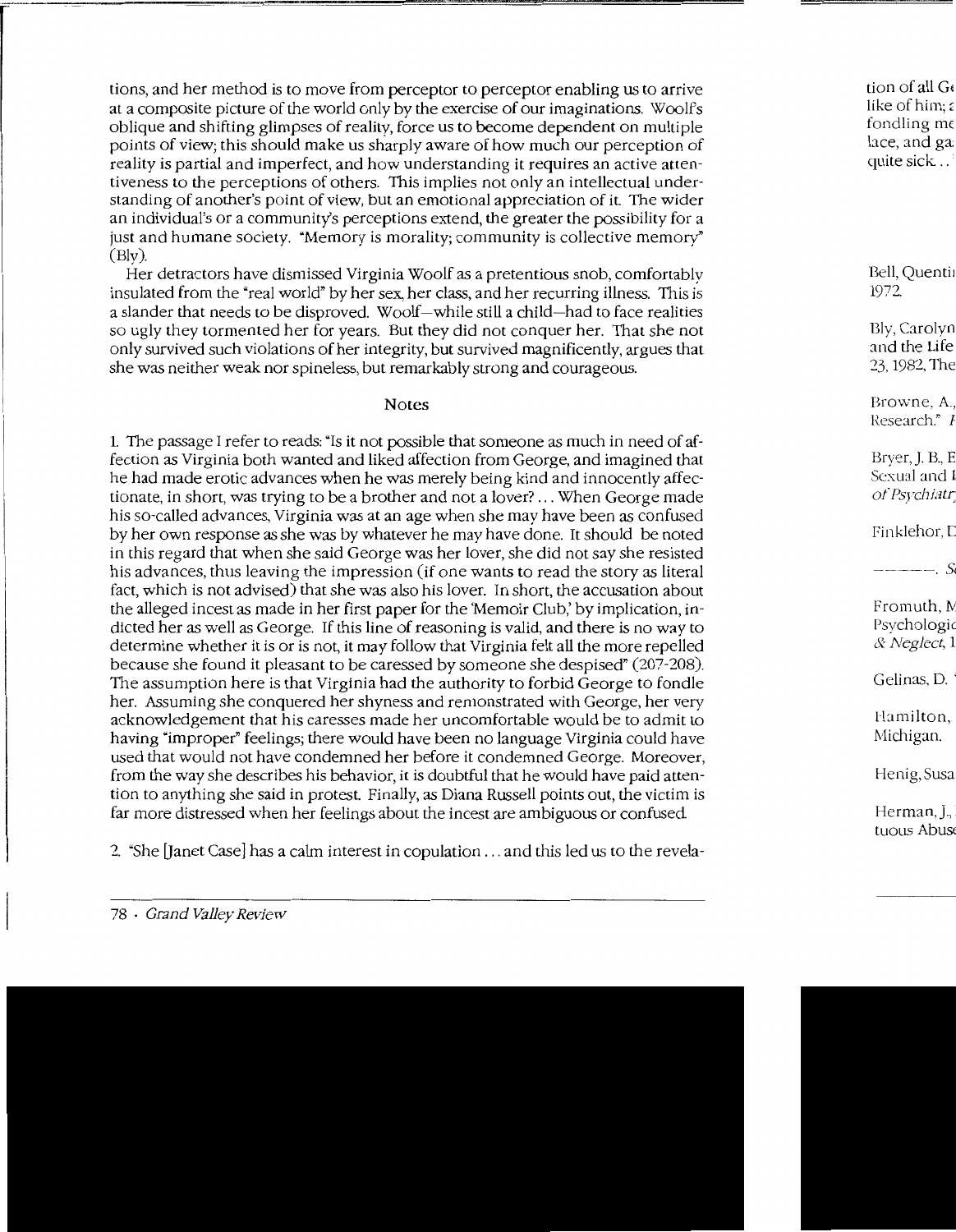tion of all George's malefactions. To my surprise, she has always had an intense dislike of him; and used to say 'Whew-you nasty creature', when he came in and began fondling me over my Greek. When I got to the bedroom scenes, she dropped her lace, and gasped like a benevolent gudgeon. By bedtime she said she was feeling quite sick . . " *(Letters I, 472)*.

### **Works Cited**

Bell, Quentin. *Virginia Woolf: A Biography*. New York: Harcourt Brace Jovanovich, 1972.

Ely, Carolyn. "Virginia Woolf and Public Morals." Keynote address, Virginia Woolf and the Life of a Woman, A Conference for Common Readers and Scholars, Oct. 22- 23. 1982, The College of St. Catherine, St. Paul, Minnesota.

Browne, A., and Finklehor, D. "Impact of Child Sexual Abuse: A Review of the Research." Psychological Bulletin 99 (1986): 66-77.

Bryer, J. B., Ed. D., Nelson, B. A., Ph.D., Miller, J. B., M.D., and Krol, P. A., B.A. "Childhood Sexual and Physical Abuse as Factors in Adult Psychiatric Illness." *American journal of Psychiatry* 144 (1987): 1426-1430.

Finklehor. David. *Child Sexual Abuse.* New York: The Free Press, 1984.

------. *Sexualfv Victimized Children.* New York: The Free Press, 1979.

Fromuth, M. E., Ph.D. "The Relationship of Childhood Sexual Abuse With Later Psychological and Sexual Adjustment in a Sample of College Women." *Child Abuse* & *Neglect,* 10 (1986): 5-15.

Gelinas, D. "The Persisting Negative Effects of Incest." *Psychiatry* 46 (1983): 312-322.

Hamilton. Nancy, M.S.W., A.C.S.C. Lansing Psychological Associates, Lansing, Michigan.

Henig, Susan. "Virginia Woolf, A Biography." *'v'irginia \VoolfQuarterlyl973:* 55-69.

Herman,]., M.D., Russell, D., Ph.D., and Trocki, K., Ph.D. "Long Term Effects of Incestuous Abuse in Childhood." *Americanjournal of Psychiatry* 143 (1986} 1293-1296.